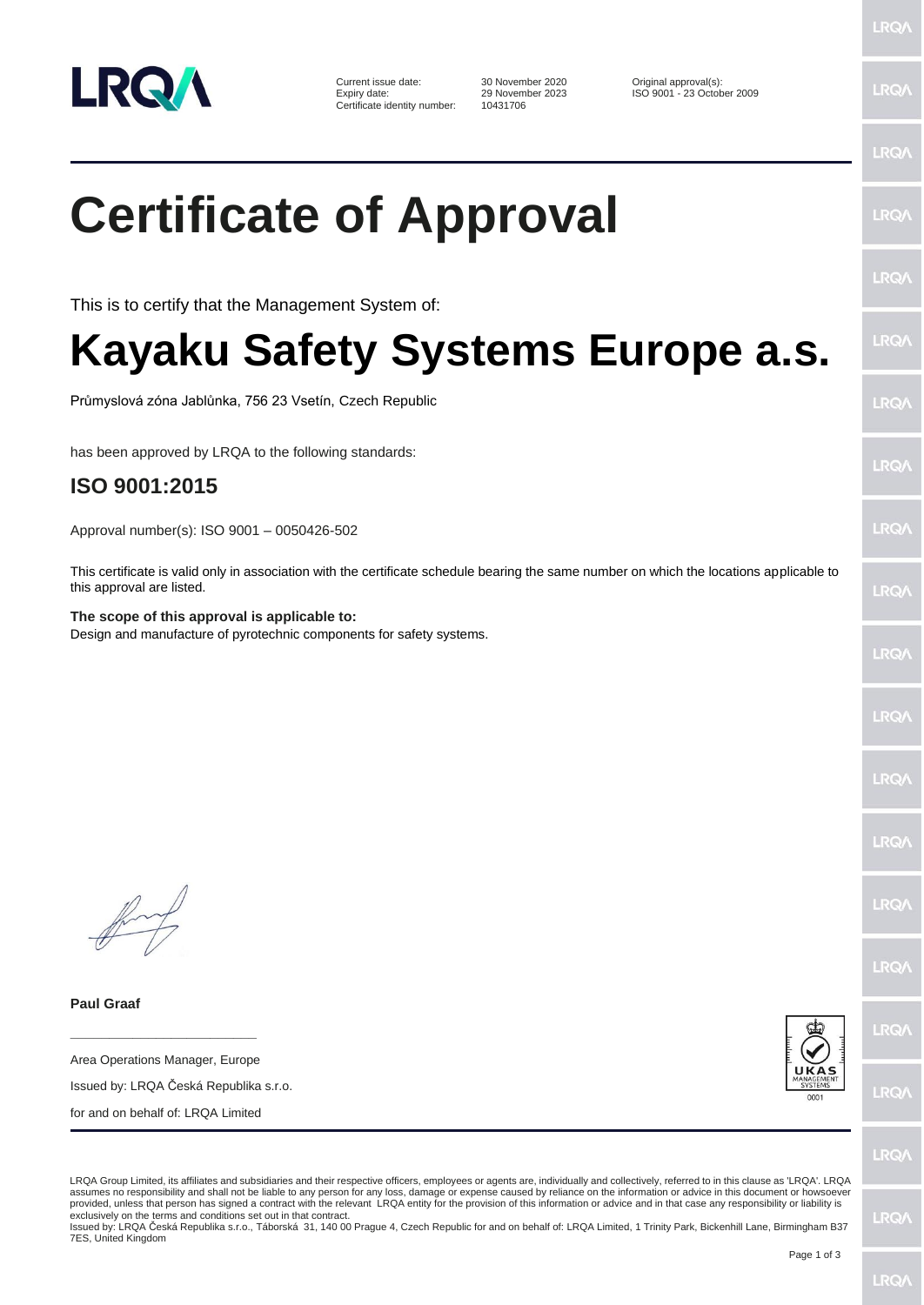

LRQ/\

**LRQA** 

| Location                                                                                                                                                                                                                                                                | <b>Activities</b>                                                                        | <b>LRQA</b>                |
|-------------------------------------------------------------------------------------------------------------------------------------------------------------------------------------------------------------------------------------------------------------------------|------------------------------------------------------------------------------------------|----------------------------|
| Kayaku Safety Systems Europe a.s.<br>Průmyslová zóna Jablůnka, 756 23 Vsetín,<br>Czech Republic                                                                                                                                                                         | ISO 9001:2015<br>Design and manufacture of pyrotechnic components for<br>safety systems. | <b>LRQA</b>                |
| Kayaku Safety Systems Europe a.s.<br>Jasenice 713, 755 01 Vsetín, Czech Republic                                                                                                                                                                                        | ISO 9001:2015<br>Calibration<br>Engineering                                              | <b>LRQA</b>                |
|                                                                                                                                                                                                                                                                         | Product design<br>Process design<br>R&D<br>Contract review<br>Sales                      | <b>LRQA</b><br><b>LRQA</b> |
| Kayaku Safety Systems Europe a.s.<br>Bobrky 2271, 755 01 Vsetín, Czech Republic                                                                                                                                                                                         | ISO 9001:2015<br>Distribution<br>Facilities management<br>Finance                        | <b>LRQA</b>                |
|                                                                                                                                                                                                                                                                         | Human resource<br>Training<br>Information technologies                                   | <b>LRQA</b>                |
|                                                                                                                                                                                                                                                                         | Internal audit management<br>Logistics<br>Maintenance<br>Management review               | <b>LRQA</b>                |
|                                                                                                                                                                                                                                                                         | Policy making<br>Purchasing<br>Quality system management<br>Strategic planning           | <b>LRQA</b>                |
|                                                                                                                                                                                                                                                                         | Supplier management<br>Warehousing                                                       | <b>LRQ/\</b>               |
| Kayaku Safety Systems Europe a.s.<br>Bobrky 462, 755 01 Vsetín, Czech Republic<br>LRQA Group Limited, its affiliates and subsidiaries and their respective officers, employees or agents are, individually and collectively, referred to in this clause as 'LRQA'. LRQA | ISO 9001:2015<br>Continuous improvement<br>Logistics<br>Warehousing                      | <b>LRQA</b>                |
|                                                                                                                                                                                                                                                                         |                                                                                          | <b>LRQA</b>                |
|                                                                                                                                                                                                                                                                         |                                                                                          | <b>LRQA</b>                |
|                                                                                                                                                                                                                                                                         | UKAS<br>MANAGEMENT<br>0001                                                               | <b>LRQA</b>                |
|                                                                                                                                                                                                                                                                         |                                                                                          | <b>LRQA</b>                |